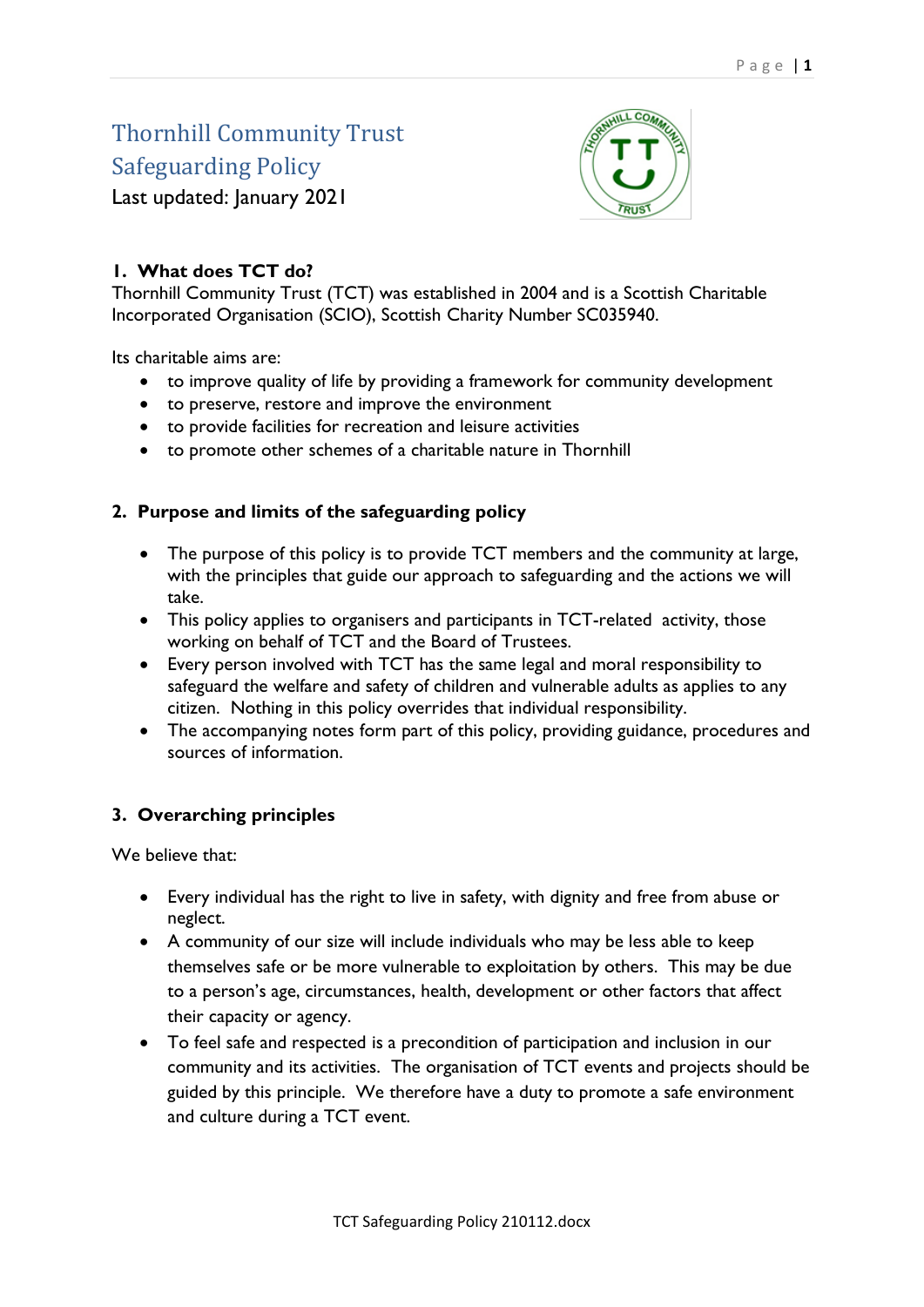#### **4. What we will do**

- We will value and listen to all members of our community and build a culture of respect and trust through our words and our actions.
- As TCT Trustees and volunteer organisers, we will conduct ourselves in ways which promote every person's right to be and feel safe.
- We will follow guidance on involving child volunteers and participants (see Note 1).
- TCT Trustees will respond to any allegations or concerns in relation to safeguarding in a timely and sensitive manner with guidance from relevant agencies as required:
	- o This action will be taken if a child or vulnerable adult has experienced (or is seen to be at risk of) significant harm as a result of participation in activities held under the auspices of TCT.
	- o In this event, advice should be sought from the TCT Safeguarding Lead (see Note 2) or in their absence, the Chair of Trustees. *The current Safeguarding lead is TCT Trustee, Richard Waite who can be contacted on \*\*\*\**.
		- This does not preclude any person reporting their concerns directly to the relevant authorities (for how to do this, see Note 5).
- TCT Trustees will respond to any evidence of bullying behaviour in a sensitive, timely and appropriate manner with guidance from relevant agencies as required (see Note 3.6).
- Safeguarding will be considered when risk-assessing TCT activities.
- Our approach to Safeguarding will promote inclusion. Children or adults affected by disability, poor mental or physical health, developmental issues or situations which affect their wellbeing or behaviour may require additional support to participate in ways which meet risk controls. When informed, we will strive to provide or accommodate the support needed, so that activities and opportunities are as inclusive as possible.
- To ensure an accountable, ethical and effective approach to Safeguarding we will:
	- o Share information about our safeguarding policy on Thornhill Community Website.
	- o Promote a safe physical environment for participating children, young people and adults by applying our Health and Safety policy.
	- o Store and use information responsibly and securely, in line with data protection legislation and guidance.
	- o Notify OSCR (the body regulating charities in Scotland) in the event of a safeguarding incident involving TCT.
	- o Review and learn from any safeguarding incidents with the help of experts if required.
	- o Review, amend and adopt this policy every two years in light of our experience and latest guidance.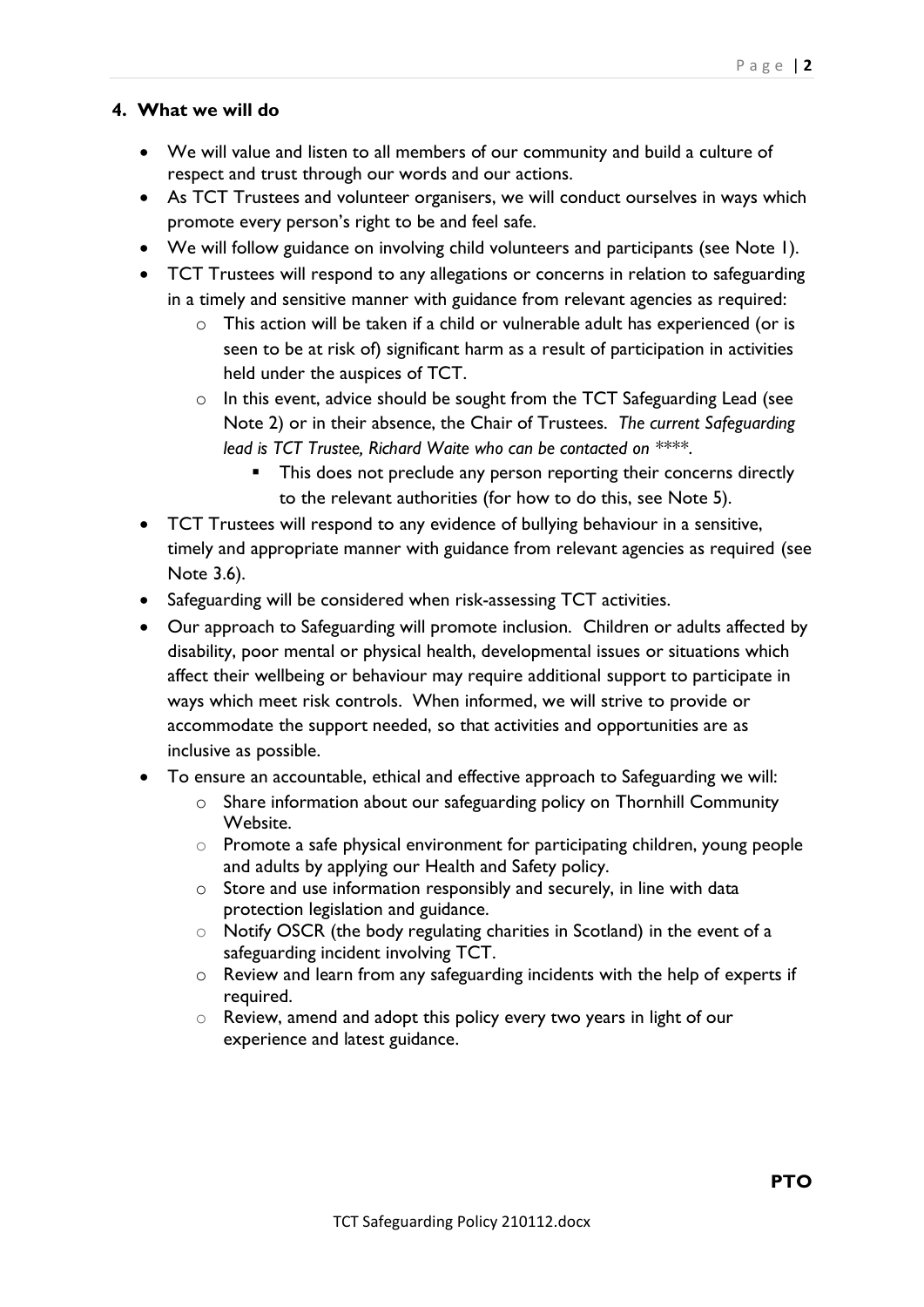## **5. Notes forming part of this policy**

#### *Note 1 Guidance in relation to young volunteers and participants*

We want Thornhill to be a community in which children young people and their families are encouraged to contribute and benefit from events and activities on their doorstep. This means that unaccompanied children may sometimes wish to join activities organised by TCT. The following guidance applies to such situations.

- A child is any person under the age of 18.
	- o However, children grow in ability and capacity to act independently as they mature, so the need for adult supervision also changes.
- It is expected that children under 12 will always be accompanied and supervised by a parent, carer or nominated adult.
	- o An obvious exception would be a children's activity event supported by TCT but organised and conducted by a body (a youth organisation, playgroup etc) which had their own child safeguarding procedures and parental agreement protocols.
- We would usually expect children over the age of 12 but under 16 to be accompanied by a parent, carer or responsible adult.
	- o Where that is not the case, an organiser, having welcomed the child and explained the situation to them, should seek to establish the consent of their parent, carer or adult family member, either in writing (e.g. text or email message) or phone call before or at the time the child joins in. It is important to include a clear description of the activity and who is involved so that the person giving consent can do so in an informed way.
	- $\circ$  Adult volunteers should avoid being on their own with an unaccompanied child unless in exceptional circumstances or at the request of a parent or carer.
- 16-18 year-olds should usually be treated as capable of independent choice when it comes to participation in local TCT events. Organisers should however use common sense in regard to people of this age or older who they think may be less able to take responsibility for themselves and their decisions due to their capacity or particular circumstances.
- Organisers should feel able to refuse the participation of any person (child or adult) who they think is likely to become unsafe or compromise the safety of others and if doing so should inform the TCT Chairperson as soon as possible afterwards so that the organisation is aware of and can respond to any issues or complaints arising.

## *Note 2 Safeguarding Lead Person.*

- The TCT Board will appoint a Safeguarding Lead Person who will provide advice and oversight in the event of any safeguarding concerns arising.
- As appropriate, the Safeguarding Lead will ensure liaison with Stirling Council, Police Scotland and NHS Forth Valley in a sensitive and timely manner. The Board will ensure that the Safeguarding Lead has sufficient professional experience, training or